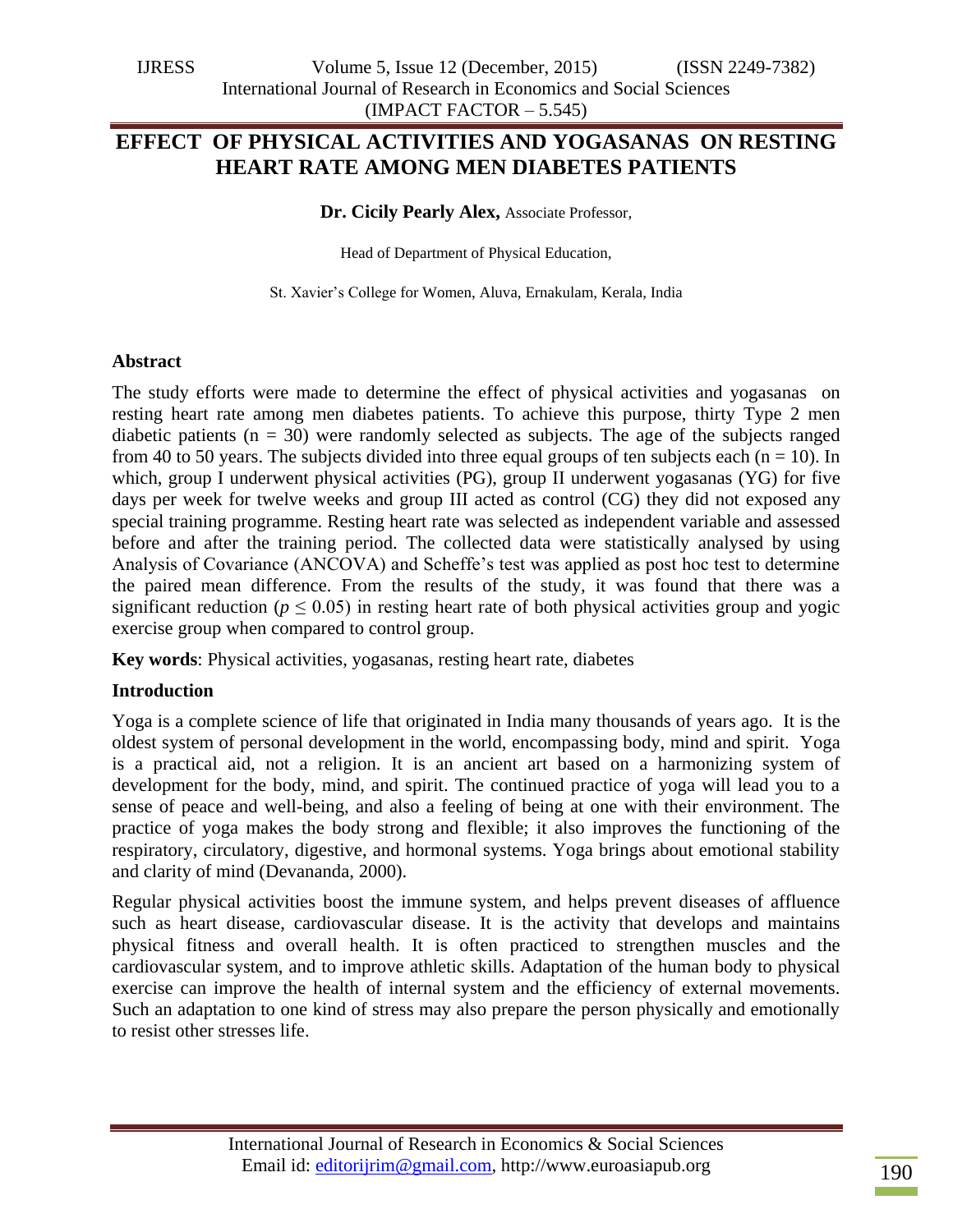| <b>IJRESS</b> | Volume 5, Issue $12$ (December, $2015$ )                           | $(ISSN 2249-7382)$ |  |
|---------------|--------------------------------------------------------------------|--------------------|--|
|               | International Journal of Research in Economics and Social Sciences |                    |  |
|               | $(IMPACT FACTOR - 5.545)$                                          |                    |  |

Heart rate is actually the frequency of pressure waves (one minute) propagated along the peripherally arteries (Astrand and Keare, 1970). Resting heart rate is the rhythmical dilation of an artery produced by the increased volume of blood through the vessel by the contraction of the heart (Benjamin, 1965).There are some important steps to overall health and well-being that have been shown to also reduce your resting heart rate. Max  $HR = 208 - (age \times 0.7)$ . In 40-year-old subjects, both formulas yield the same result (ie. 180 beats per minute). However, the Tanaka equation produces slightly lower limits (than the old formula) in subjects younger than 40, and raises the limit slightly in subjects older than 40 years old (Eystone, 2004).

Diabetes mellitus (just called diabetes from now on) occurs when the level of glucose (sugar) in the blood becomes higher than normal. Type 2 diabetes occurs mainly in people aged over 40. The 'first-line' treatment is diet, weight control and physical activity. If the blood glucose level remains high despite these measures, then tablets to reduce the blood glucose level are usually advised. Insulin injections are needed in some cases. Other treatments include reducing blood pressure if it is high, lowering high cholesterol levels and also other measures to reduce the risk of complications. Physical training helps to improve the level of insulin generation (Miller et al., 1994) and yogicexercise normalizes the blood sugar level (Gore, 1987).

# **Materials and methods**

For this purpose type 2 men diabetes patients from Medical College , Kalamaserry and Medical Trust Hospital , Ernakulam,Kerala were randomly selected as subject. Their age were ranged between 40 and 50 years. The selected thirty subjects were divided into three groups of ten each. Out of which, group I (n = 10) underwent physical activities, group II (n = 10) underwent yogasanas and group III ( $n = 10$ ) acted as control. The training programme was carried out for five days per week during morning session only (6 am to 8 am) for twelve weeks. Resting heart rate was selected as variable and it was measured by using number of score or strokes/minutes. Both experimental groups initially performed thorough warming up exercises. After that Group I performed the following physical activities. These are the exercises were given, calisthenics, stretching, sit-ups, push-ups and medicine ball with moderate intensity. GroupII performed the following yogasanas. These are the exercises were given, padmasan, bhujangasan, halasan, vajrasan, eka padhasan, parivatasan, oorthavamugabhujangasan, dhanurasana, shasangasan, veerabhadhrasan, vakhrasan, patchimoththanasan, shalabhasan, trikonasan, padhahasthasan, pranayam, and meditation.

# **Data Analysis**

Mean and standard deviation were calculated for resting heart rate for each training group. And the data were analyzed by using analysis of covariance (ANCOVA). If the "F" value was found to be significant for adjusted post-test mean, Scheffe's test was used as post hoc test to determine the significant difference between the paired mean. Statistical significance was fixed at 0.05.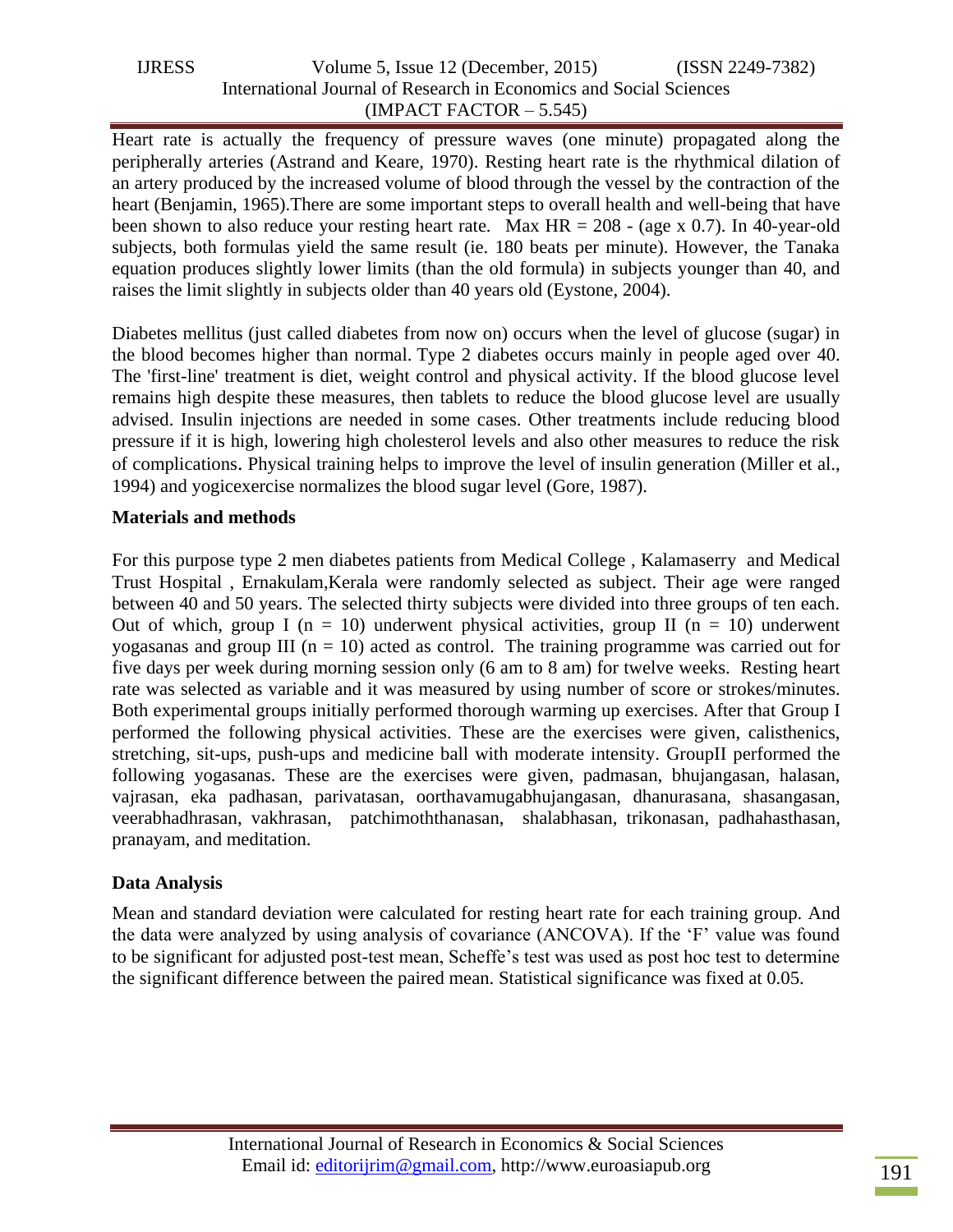#### **Results**

**Table I. Analysis of covariance for Resting heart rate of experimental groups and control group**

| <b>Test</b>           |      | YG    | <b>PG</b> | CG    | <b>SOV</b> | <b>SS</b> | df             | <b>MS</b> | $\mathbf F$ |
|-----------------------|------|-------|-----------|-------|------------|-----------|----------------|-----------|-------------|
| Pre test              | Mean | 79.05 | 79.2      | 78.28 | B          | 4.87      | $\overline{2}$ | 2.44      | 0.22        |
|                       | S.D. | 3.02  | 2.77      | 4.12  | W          | 303.06    | 27             | 11.22     |             |
| Post test             | Mean | 72.26 | 71.11     | 78.14 | B          | 284.39    | 2              | 142.2     | $16.04*$    |
|                       | S.D. | 3.39  | 3.14      | 2.28  | W          | 239.38    | 27             | 8.87      |             |
| Adjusted<br>Post test | Mean | 72.29 | 71.16     | 78.07 | B          | 270.65    | 2              | 135.33    | $15.01*$    |
|                       |      |       |           |       | W          | 234.48    | 26             | 9.02      |             |

\*Significant F = (df 2, 27) (0.05) = 3.35; (P  $\leq$  0.05) F = (df 2, 26) (0.05) = 3.37; (P  $\leq$  0.05)

The table I showed that the pre test mean values on resting heart rate for yogic exercise group, physical activity group and control group were 79.05, 79.2 and 78.28 respectively. And obtained 'F' ratio of 0.22 for pre test which was lower than the required table value 3.35 with df 2 and 27 at 0.05 level of confidence on resting heart rate. The post test mean values on restating heart rate for yogic exercise group physical activity group and control group were 72.26,71.11 and 78.14 respectively .And the obtained "F" ratio of 16.04 for post test which was higher than the required table value 3.35 with df 2 and 27 at 0.05 level of confidence on resting heart rate. The adjusted post test mean values on resting heart rate for yigic exercise group physical activity group and control group were 72.29, 71.16 and 78.07 respectively. The obtained 'F' ratio of 15.01 for adjusted post test which was higher than the required table value 3.37 with df 2 and 26 for significance at 0.05 level of confidence on resting heart rate.

Hence, the results of the study showed that there was a significance difference exists between yogic exercise group, physical activity group and control group on resting heart rate. Further to determine which of the paired means has a significant improvement, Scheffĕ"*s* test was applied as post-hoc test. The result of the follow-up test was presented in Table II.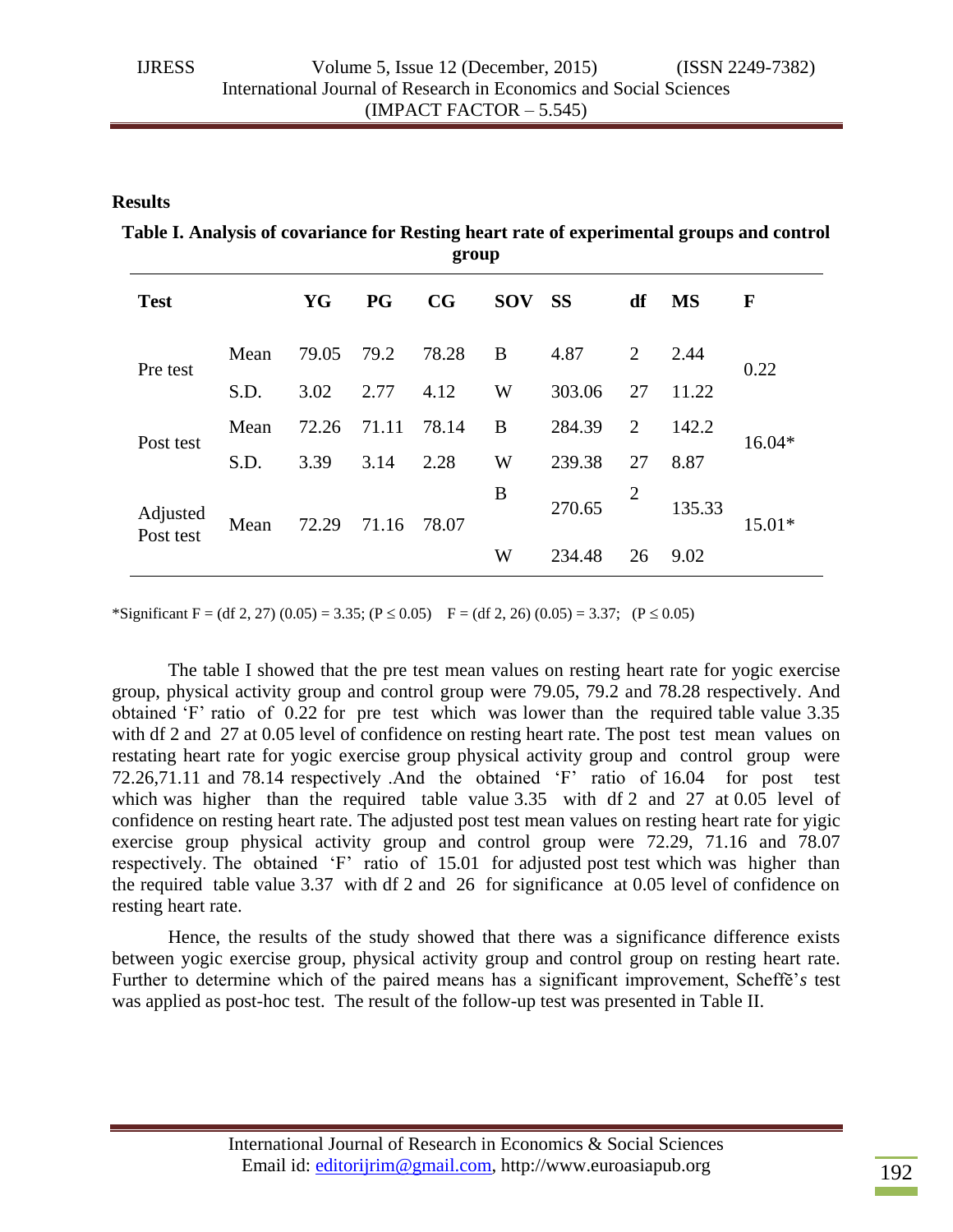| www<br>$\overline{v}$ order $\overline{v}$ , room is (December, 2019)<br>1001122177<br>International Journal of Research in Economics and Social Sciences<br>$(IMPACT FACTOR - 5.545)$ |       |             |         |           |  |  |
|----------------------------------------------------------------------------------------------------------------------------------------------------------------------------------------|-------|-------------|---------|-----------|--|--|
| Table II. Scheffe's post hoc test for mean difference between groups of<br>resting heart rate                                                                                          |       |             |         |           |  |  |
| YG                                                                                                                                                                                     | P G   | $_{\rm CG}$ | MD      | <b>CI</b> |  |  |
| 72.29                                                                                                                                                                                  | 71.16 |             | 1.13    |           |  |  |
| 72.29                                                                                                                                                                                  |       | 78.07       | $5.78*$ | 4.27      |  |  |
|                                                                                                                                                                                        | 71.16 | 78.07       | $6.91*$ |           |  |  |

IJRESS Volume 5, Issue 12 (December, 2015) (ISSN 2249-7382)

\*Significant,  $p \leq 0.05$ 

Table II showed that the adjusted post test mean difference on resting heart rate between yogic exercise group and control group and physical activity group and control group are 5.78 and 6.91 respectively. These values are higher than the required confidence interval value of 4.27, which shows significant difference at 0.05 level of confidence. The results of the study showed that there was a significant difference between experimental groups and control group. It also showed that there was insignificant difference between two experimental groups. The pre, post and adjusted post test mean values of experimental groups and control group on resting heart rate was graphically represented in the figure 1.

### **Figure 1: The pre, post and adjusted post test mean values of experimental groups and control group on resting heart rate**



#### **Discussion**

This study shows that yogic exercise and physical activity are capable of decreasing heart rate level in men type 2 diabetes patients. Evidence for the benefits of yoga practice includes its effects shown to decrease the diabetes (Aljasir*et al*. 2010, Manjunatha*et al*. 2005 and Sharma *et al*. 2008).Many studies revealed that physical activity is beneficial and decreases diabetes (Neil & Hopkins, 2006 and Ronald et al. 2004) in men patients.Innes & Vincent (2007) and Sharma *et al*. (2008) concluded that yogic exercise appeared to decrease the diabetes in men and women. Thirty minutes per day of vigorous exercise, has sustained beneficial effects on heart rate (Cole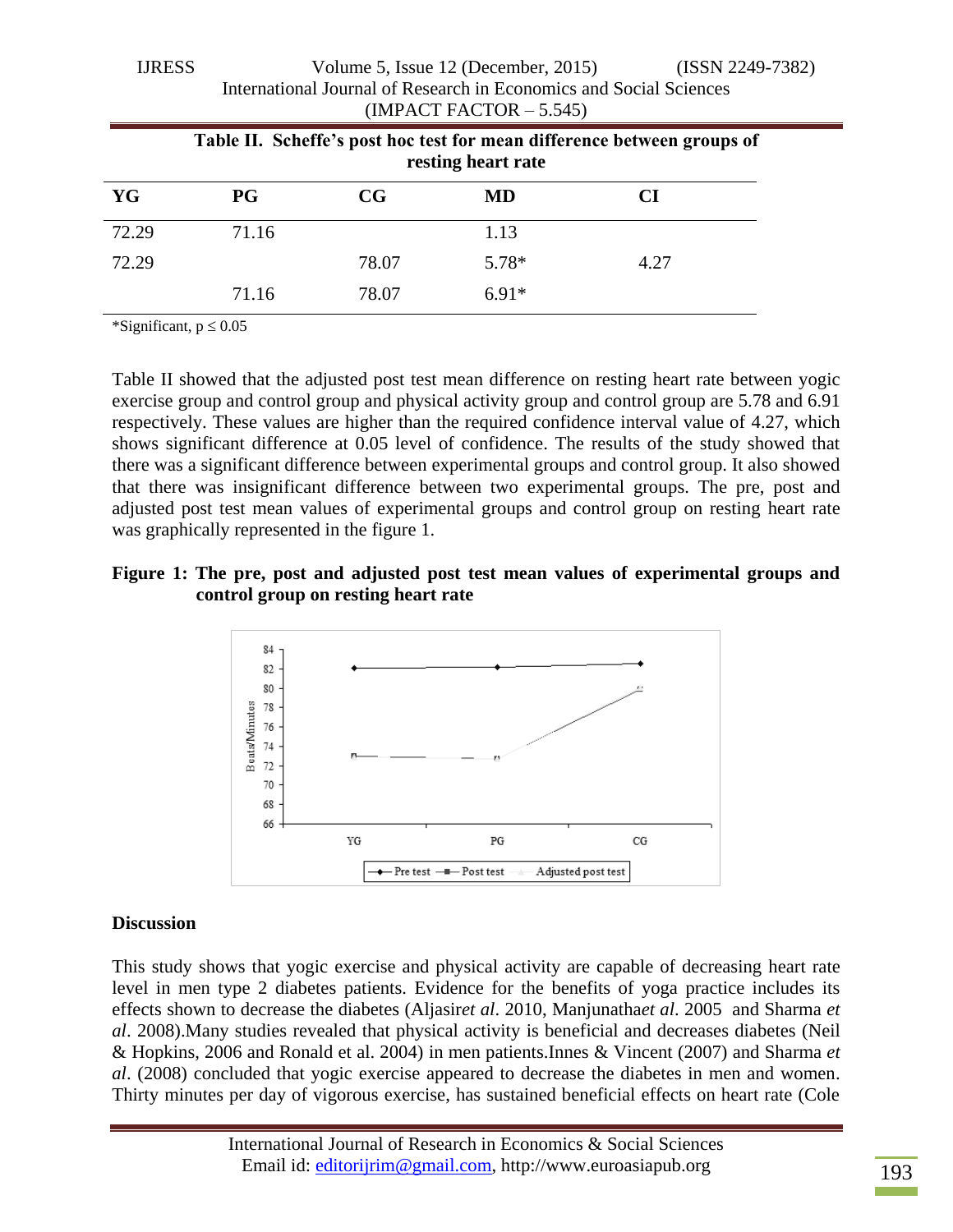| <b>LIRESS</b> | Volume 5, Issue 12 (December, 2015)                                | $(ISSN 2249-7382)$ |  |
|---------------|--------------------------------------------------------------------|--------------------|--|
|               | International Journal of Research in Economics and Social Sciences |                    |  |
|               | $(IMPACT FACTOR - 5.545)$                                          |                    |  |

et al. 1999 and Jouven et al. 2005). No previous studies have attempted to compare the responses of resting heart rate to yogic exerciseand physical activity in men diabetes patients. There are a some studies suggested that yogic excises may also helps to decrease the heart rate (Barnes et al. 2004 andBharshankar et al. 2003). The findings of Indla&Narhare (2011) and Sarang & Tells (2000) revealed that yoga training must reduce the heart rate. Kirsten et al (2003) pointed that regular physical training reduces heart rate. Therefore,the present study was determining the influence of physical activities and yogic practices on resting heart rate among diabetes patients.

# **Conclusion**

Prevailing evidence supports the concept that yogasanas and physical activity can help to decrease the resting heart rate among type II diabetes patients. Yogasanas and physical activity are the some activity to develop or maintain physiological variables and overall health. The result of the study indicated that there was significant reduction on resting heart rate levels of men type II diabetes patients due to twelve weeks of yogasanas as well as physical activity.

# **References**

Aljasir, B, M. Bryson, and B. Al-Shehri. (2010). "Yoga practice for the [management](http://dx.doi.org/10.1093/ecam/nen027) of type II diabetes mellitus in adults: a [systematic](http://dx.doi.org/10.1093/ecam/nen027) review," *Evidence-Based Complementary and Alternative Medicine*, vol. 7, no. 4, pp. 399–408.

Astrand and KeareRodahe, (1970). *Text book of work physiology*, New York: Mc Graw Hills Book Co.

Barnes VA, Davis HC, Murzynowski JB, Treiber FA. (2004). Impact of meditation on resting and ambulatory bloodpressure and heart rate in youth. *Psychosom Med*. 66: 909- 914

Bharshankar JR, Bharshankar RN, Deshpande VN, Kaore SB, Gosavi GB. (2003). Effect of yoga on cardiovascular systemin subjects above 40 years. *Indian J PhysiolPharmacol*, 47: 202-206

Cole C, Blackstone EH, Pashkow FJ. (1999). Heart-rate recovery immediately after exercise as a predictor of mortality. *N Engl J Med*, 341: 1351-1357.

Eyestone E. (2004). Heart-Rate Monitors. *Runner's World*, p. 36.

Gore MM. (1987). Yogic treatment of Diabetes. *Yoga-Mimamsa,* 36: 130–145.

IndlaDevasena, Pandurang Narhare. (2011). Effect of yoga on heart rate and blood pressure and its clinical significance, *Int J Biol Med Res*. 2(3): 750-753.

Innes, K. E and H. K. Vincent. (2007). "The influence of [yoga-based](http://dx.doi.org/10.1093/ecam/nel103) programs on risk profiles in adults with type 2 diabetes mellitus: a [systematic](http://dx.doi.org/10.1093/ecam/nel103) review," *Evidence-Based Complementary and Alternative Medicine*, vol. 4, no. 4, pp. 469–486.

Jouven X, Empana JP, Schwartz PJ. (2005). Heart-rate profile during exercise as a predictor of sudden death. *N Engl J Med,* 352: 1951-1958